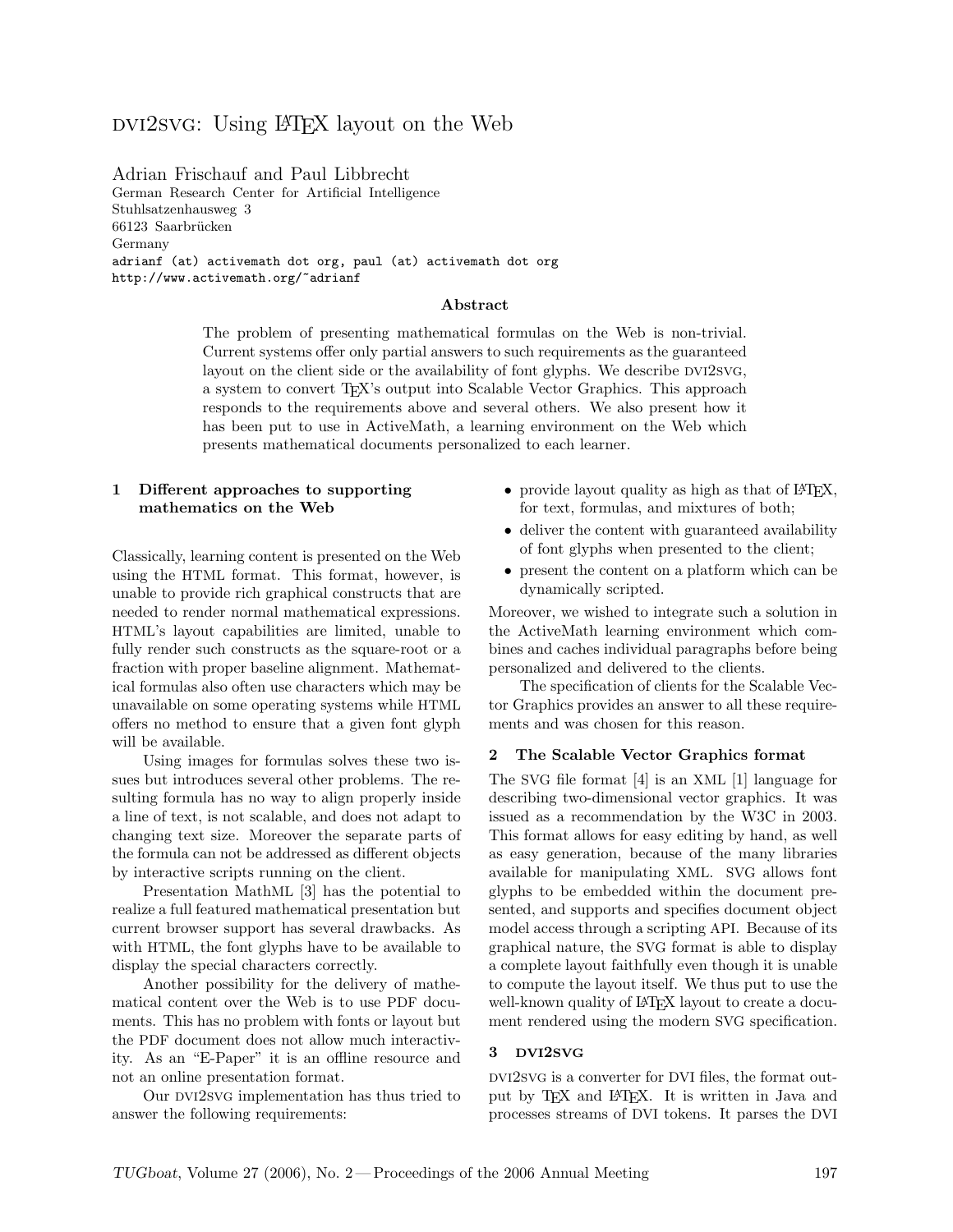input file and generates events, each event representing a command of the input file and holding the current state of the page (position, font, etc.). The Writer interprets the commands and produces the vector graphics XML.

The DVI format, in contrast to SVG, is a document format with multiple pages. For each page of the input, DVI2SVG produces a separate SVG file. Each of these pages contains a header with the font definitions for this specific page. Since the fonts tend to be large, only the font glyphs used in the page are actually included. Especially with fonts used for the formulas, partial glyph embedding saves a large amount of space, since typically only a few characters of each math font are used in a page.

dvi2svg makes use of the classical TEX fonts as translated to SVG by Michel Goossens [\[5\]](#page-4-0), whose script converts entire fonts into their SVG glyph equivalents.

The TEX character encoding is used within this conversion. This poses a problem since the TEX fonts contain character codes which are invalid in an XML document. The '' (the Sigma character  $\Sigma$ ) is an example of such. The solution used is to map the TEX character codes to the Unicode private area above 0xE000. No special characters which break the document occur. The resulting SVG source document is not human readable and is also unusable for Web-robots. This issue is only temporary, as implementations such as the Hermes translator<sup>[1](#page-1-0)</sup> show that it is possible to extract good Unicode text from DVI output.

As a command-line tool, DVI2SVG can be used to process static DVI files and publish scientific documents in SVG on the Web.

# 3.1 Support for additional L<sup>AT</sup>EX packages

In addition to the basic DVI commands, DVI2SVG also supports additional features. LATEX packages such as color, hyperref or graphicx use special commands to enrich a document. They are also translated to SVG.

A TEX command such as \special{abc} is copied as ASCII text into the DVI file as a special event. dvi2svg defines a custom language which it is able to interpret. Since SVG is an XML format, the language of the specials is closely related to that. Such a special command in the DVI file looks like:

svg: rect @x=0 @y=0 @width=10 @height=10 /rect

This is transformed into an XML fragment:

 $\text{erct } x = "0" y = "0" width=" 10" height=" 10"$ 

It is thus possible for an author with little knowledge of SVG to enrich the document with the graphics and interactivity that the SVG format supports.

Using this protocol, drivers for the color and graphicx packages have been designed for DVI2SVG. By compiling LAT<sub>EX</sub> documents to DVI using these drivers, pictures, text in colors, rotated texts, etc., can be embedded using the same macros as those used, for example, for PDF documents. The supported image file formats include SVG, GIF, JPEG, and PNG.

The creation of links with the hyperref package is also supported. Since DVI2SVG produces one file per input page, in-document links will be translated into links to the SVG file for the corresponding page.

# 4 Integration with ActiveMath

ActiveMath is a Web-based intelligent learning environment [\[8\]](#page-4-1). It presents mathematical documents transformed from OMDoc [\[6\]](#page-4-2), an XML language for semantically representing mathematical documents. The mathematical formulas in OMDoc are encoded in OpenMath [\[2\]](#page-3-3).

The presentation engine of ActiveMath [\[10\]](#page-4-3) has been designed to support the dynamic generation of content presentation from OMDoc fragments such as definitions or examples. It generates documents in different output formats such as  $HTML$ ,  $XHTML$  + MathML, SVG, and PDF.

It first extracts the OMDoc fragments, injects related objects, and applies an XSLT transformation: this is done exactly once per fragment and per language, and is cached. Once queries from learners arrive, this cached result is interpreted to inject personalization parameters:

- special mathematical notations are chosen depending on the context and user;
- fragments are presented in an order that may be particular to the learner (the learner can edit his own books, and have them created by a course generator [\[9\]](#page-4-4));
- exercise links have to be generated with user information;
- traces of the learner-model are output within the presentation, which helps the learner's motivation and tracking of his progress.

The resulting SVG fragments are assembled using stream combination and the high-performance

<span id="page-1-0"></span> $1$  Hermes is a translator from LATFX to XHTML+MathML, see <http://hermes.roua.org/>.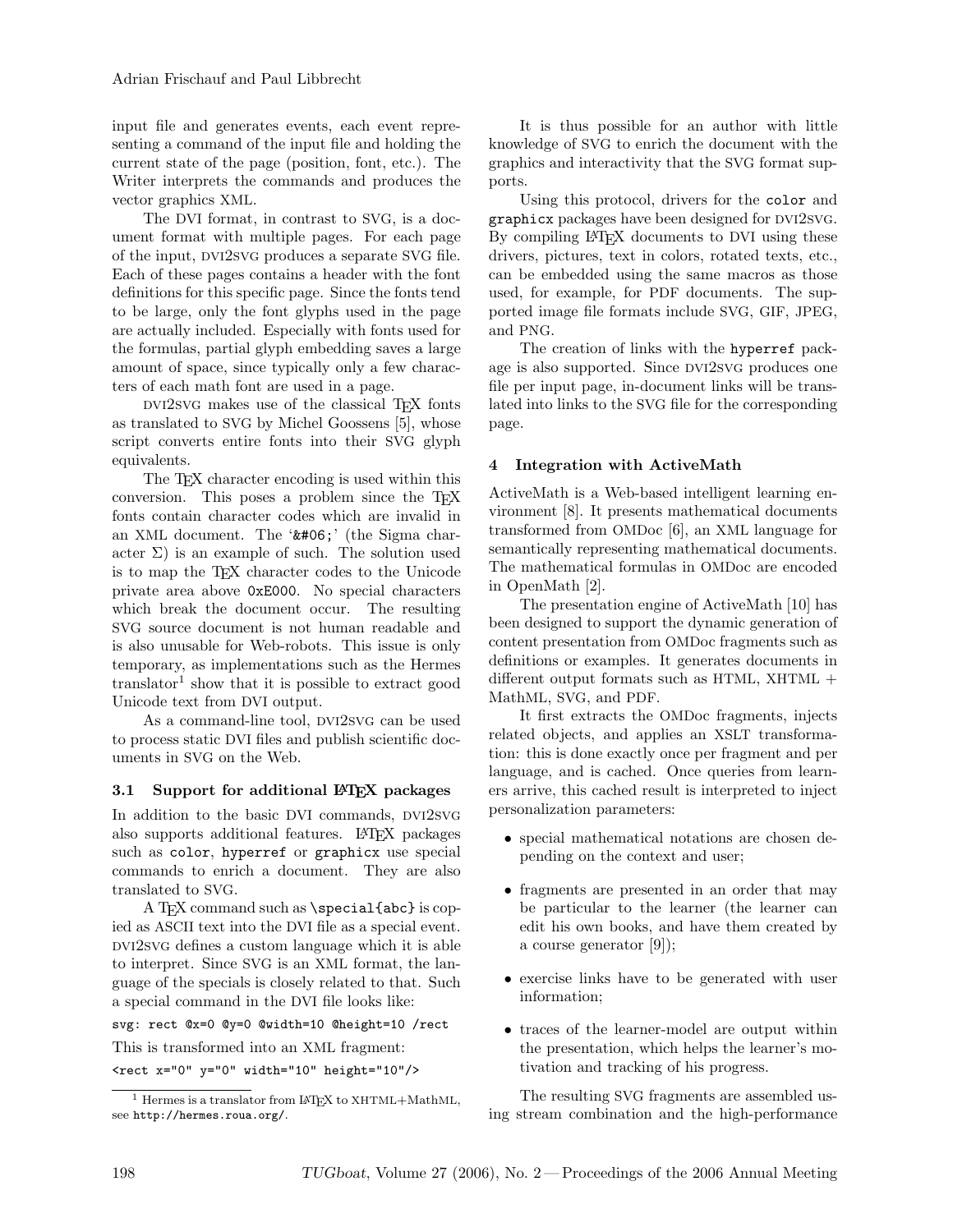template engine Velocity.[2](#page-2-0) This architecture realizes an effective simultaneous delivery to classrooms of learners.

The resulting presentation is enriched with interactivity: for example, at the time of fragment extraction, each mathematical symbol used semantically in the OMDoc source is annotated with its title. The XSLT transformation outputs the necessary \special commands so that scripting code on the client brings up a tooltip-like layer above the presented symbol. Potentially, other interactive features made possible by the semantic nature of the source could be provided, for example, the formula sub-term highlighting, context menus, and drag-and-drop presented in [\[7\]](#page-4-5).

### 4.1 Example conversion

We present the processing steps into SVG and see where caching is possible and where personalization happens. In the first step, the sources are fetched from the database. Such a source might look like:

```
<definition for="SVG">
  <metadata>
    \langleTitle\rangleDefinition of SVG
    </Title>
  </metadata>
  <CMP xml:lang="en">
    SVG stands for Scalable Vector Graphics
    and is a Web graphics format.
    <OMOBJ>
      <OMA><OMS name="divide"/>
        <OMI value="1"/>
        <
M_A<OMS name="sqrt"/>
          <OMI value="2"/>
        </OMA>
      </OMA>
    </OMOBJ>
  </CMP>
</definition>
```
Then, using XSLT, this source is transformed into the following LATEX fragments:

```
...
\begin{fragment}
\section*{Definition of SVG}
SVG stands for Scalable Vector Graphics
and is a Web graphics format.
$\frac{1}{\sqrt{2}}$
\end{fragment}
```

```
...
```
Such a fragment is translated to SVG as follows. For readability, the private Unicode-range text parts

were replaced by their ASCII representation. In this SVG document one can see the fine control over the horizontal positioning of each glyph (in the precise x values), one of the major ingredients of LAT<sub>EX</sub>'s layout's quality.

```
<rect x="0" y="0" width="468" height="690"
 stroke="none" fill="none" />
<g>
 <text font-family="CMBX" font-size="16.97">
    <tspan y="99.30" x="61.69 76.32 85.02
     95.63 106.24 111.54 118.96 124.26 133.81
     150.77 160.31 172.51 183.11 197"
     >Definition of SVG</tspan>
 </text>
 <text font-family="CMR" font-size="11.78">
    <tspan y="125.20" x="61.69 68.1 76.43
     89.32 93.88 98.36 104.13 110.54 116.95
     125.34 128.87 134.64 142.97 149.38
     154.50 160.27 163.48 169.25 175.65
     178.86 187.83 195.52 200.65 205.77
     210.26 216.03 224.36 233.41 237.90
     243.66 250.07 256.48 259.69 264.81
     273.21 278.98 285.39 295.64 298.85
     307.24 316.86 327.75 332.87 343.13
     348.90 353.38 359.15 365.56 371.97
     375.17 380.30 388.70 392.22
     397.99 402.48 412.09 417.86 422.34"
     >SVG stands for Scalable
      Vector Graphics and is a Web
      graphics format.</tspan>
 \langle/text>
 <rect x="431.85" y="122.062"
   width="11.13" height="0.39"
   fill="Black" stroke="Black"
   stroke-width="0.1" />
 <text font-family="CMR" font-size="7.85">
   <tspan y="120.56" x="435.33">1</tspan>
 </text>
 <rect x="438.81" y="123.20" width="4.17"
     height="0.35" stroke-width="0.1"
     fill="Black" stroke="Black" />
 <text font-family="CMSY" font-size="7.85">
    <tspan x="431.9" y="123.6"
      >&#0xE017;</tspan>
 </text>
 <text font-family="CMR" font-size="7.85">
   <tspan y="130.08" x="438.81">2</tspan>
 \langle/text>
\langle/g>
```
These fragments are embedded into a document and are then processed into DVI using LATEX. The conversion to SVG files using DVI2SVG is invoked. Similar to caching of HTML fragments (for serving HTML to clients), the SVG fragments are now cached.

In the last step, the SVG fragments are assembled to build a page using Velocity. The Velocity

<span id="page-2-0"></span><sup>2</sup> See <http://jakarta.apache.org/velocity/>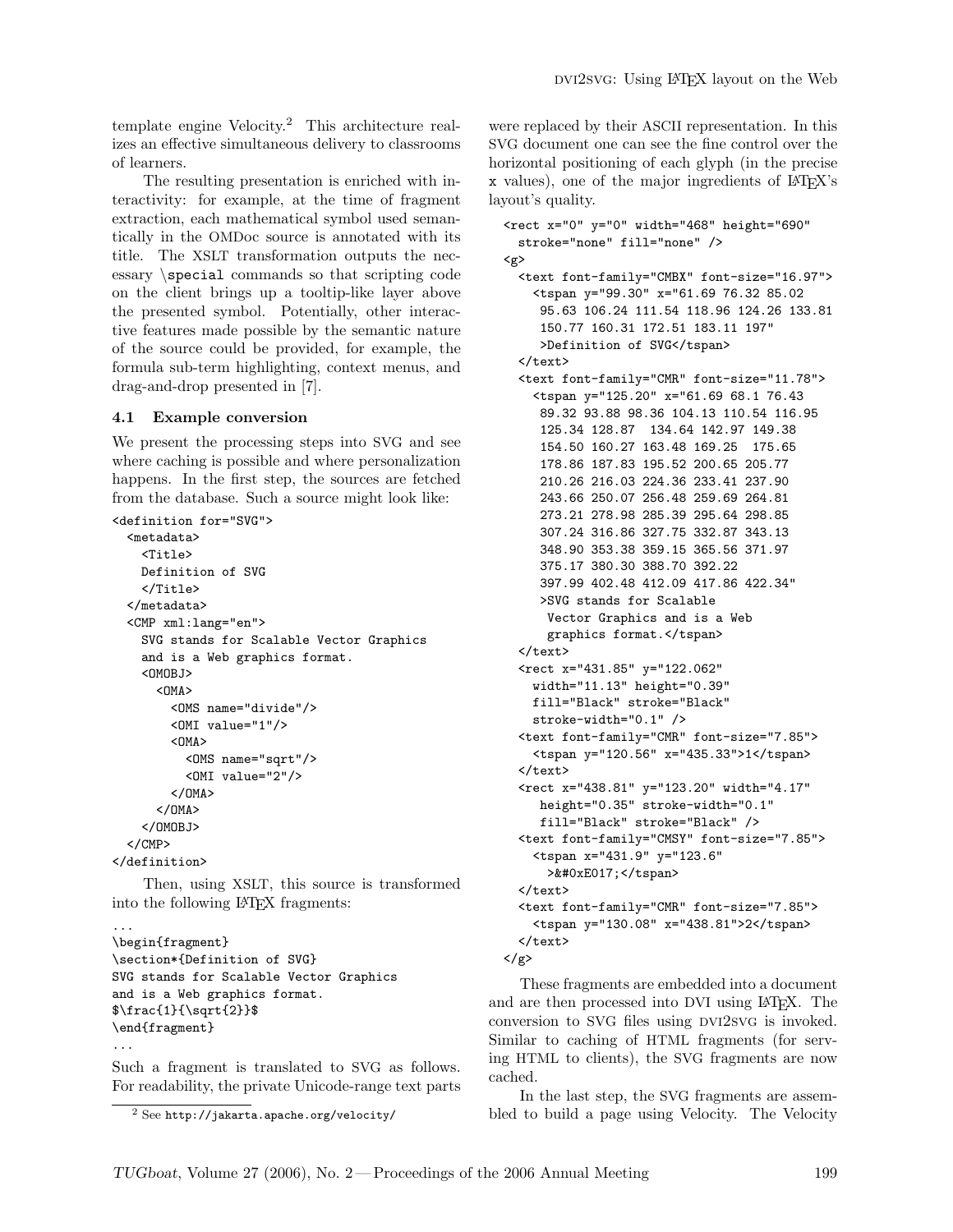

Figure 1: An ActiveMath page using SVG.

page provides an SVG skeleton, includes the fonts, and embeds the other SVG fragments. This step not only collects all the items for the page but also determines the final appearance of the page and the personalized appearance of the items. In the situation shown in Figure 1, for example, yellow shaded rounded rectangles are put around each item.

### 5 Conclusion

We have presented the DVI2SVG processor and how it has been integrated into ActiveMath.

Compared to other approaches of putting mathematics on the Web, DVI2SVG appears to offer interesting promises:

- Compared to PDF-based solutions, DVI2SVG offers richer interactivity, being based on standard scripting features.
- Compared to other solutions to convert T<sub>EX</sub>based files to HTML or MathML, DVI2SVG ensures available fonts and the highest quality of layout provided by the classical  $(\Delta)$ T<sub>E</sub>X algorithms.
- compared to approaches which make use of the Flash player,<sup>[3](#page-3-4)</sup> DVI2SVG is more open due to using its XML format; moreover, fragments are easier to combine. A feature of the Flash player format that we have not yet found in SVG, however, is the ability to embed an SVG document within another SVG document and preserve all

interactivity in the embedded document; this could have avoided the repeated delivery of the SVG fonts for TEX.

SVG appears to be a real opportunity for Webbased presentation of TFX documents for the future. For now, some drawbacks remain: mainly that SVG players which have to be installed before one can use any SVG abilities; SVG support is emerging in developer versions of the Mozilla and Safari browsers,[4](#page-3-5) but this support is incomplete; in particular, it is lacking the ability to render embedded fonts, a fundamental ingredient of the DVI2SVG approach and the only way to ensure that all font glyphs will be available on the client.

At present, the Java-based SVG viewer Batik<sup>[5](#page-3-6)</sup> and the latest version of the Adobe SVG plugin,<sup>[6](#page-3-7)</sup> which is available only for Windows, are the only players which work well with DVI2SVG.

We hope to see a renewal of the Adobe family of plugins following the merger of the two competing vector graphics leaders: Adobe and MacroMedia could bring the widely available Flash vector graphics plugins to fully support the SVG format.

## References

- <span id="page-3-2"></span>[1] T. Bray, J. Paoli, and C. M. Sperberg-McQueen. Extensible Markup Language (XML). W3C Recommendation PR-xml-971208, World Wide Web Consortium, December 1997. <http://www.w3.org/TR/PR-xml.html>.
- <span id="page-3-3"></span>[2] Stephen Buswell, Olga Caprotti, David Carlisle, Mike Dewar, Marc Gaëtano, and Michael Kohlhase. The OpenMath standard, version 2.0. Technical report, The OpenMath Society, June 2004. Available from <http://www.openmath.org/>.
- <span id="page-3-0"></span>[3] D. Carlisle, P. Ion, R. Miner, and N. Poppelier. Mathematical markup language, version 2.0, 2001. <http://www.w3.org/TR/MathML2/>.
- <span id="page-3-1"></span>[4] Jon Ferraiolo, Jun Fujisawa, and Dean Jackson. Scalable vector graphics (SVG) 1.1 specification. Technical report, World Wide Web Consortium, 2003. Available from <http://www.w3.org/TR/SVG11/>.

<span id="page-3-4"></span><sup>3</sup> The Flash player presents animated vector graphics using a widespread plugin; see <http://www.macromedia.com>.

<span id="page-3-5"></span><sup>4</sup> For the current status, see [http://www.mozilla.](http://www.mozilla.org/projects/svg/status.html) [org/projects/svg/status.html](http://www.mozilla.org/projects/svg/status.html) and [http://webkit.org/](http://webkit.org/projects/svg/status.xml) [projects/svg/status.xml](http://webkit.org/projects/svg/status.xml).

<span id="page-3-6"></span> $5$  The Batik SVG toolkit is available at [http://xml.](http://xml.apache.org/batik) [apache.org/batik](http://xml.apache.org/batik); it is a Java library which supports downloaded fonts but with limited performance.

<span id="page-3-7"></span> $6$  The Adobe SVG plugin is available at [http://www.](http://www.adobe.com/svg) [adobe.com/svg](http://www.adobe.com/svg).